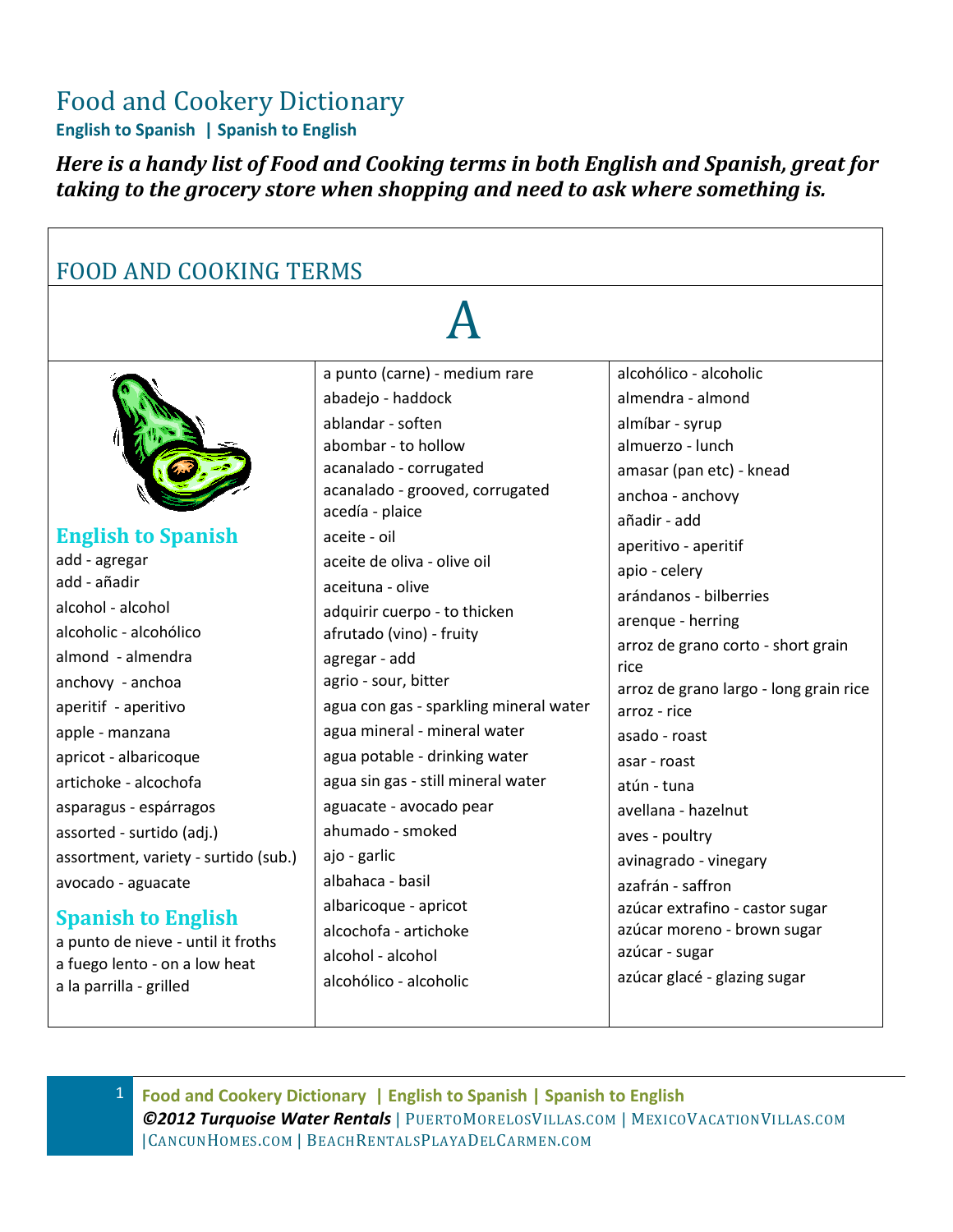# B



**English to Spanish** baby clams - almejas bacon - beicon bain marie - baño maría bake - hornear (pateles) baking tray - tartera, molde para hornear ball - bola banana - platano banana - plátano barley - cebada basil - albahaca basin - cuenco basket - cesta batter - batido para rebozar bay leaf - hoja de laurel beans - judías beaten - batido beef - carne de vaca beefburger (de carne de vaca) hamburguesa beer (lager) - cerveza beetroot - remolacha bilberries- aránd nos biscuit - galleta

blackcurrants - grosellas negras blend - batir blender - batidora, licuadora body - cuerpo boil - hervir bottle - botella bowl - tazón, cuenco, bol brandy - coñac boiled - hervido bones - huesos Bordeaux wine - vino de bordeos bread crumbs - pan rallado bread - pan breakfast - desayuno breast - pechuga breast of chicken - pechuga bring to the boil - llevar a ebullición broccoli - brecól brown sugar - azúcar moreno Brussels sprouts - coles de Bruselas Burgundy - Borgoña butter beans - habas butter - mantequilla button mushroom - champiñon pequeño **Spanish to English**

bacalao - cod balanza - scales balde, cubo (para vino) - wine bucket bandeja - tray bandeja de quesos - cheese board

baño maría - bain marie bastante - quite batido - beaten batido de chocolate - chocolate milkshake batido - milkshake batido para rebozar - batter batidora, licuadora – blender batir - blend batir - cream (verb) bebida – drink beicon - bacon berenjena - aubergine (US. eggplant) bien hecho (carne) - well done blando (huevos) - soft-boiled bocadillo - sandwich bola - ball boquerón - fresh anchovy Borgoña - Burgundy botella - bottle brecól - broccoli broqueta - skewer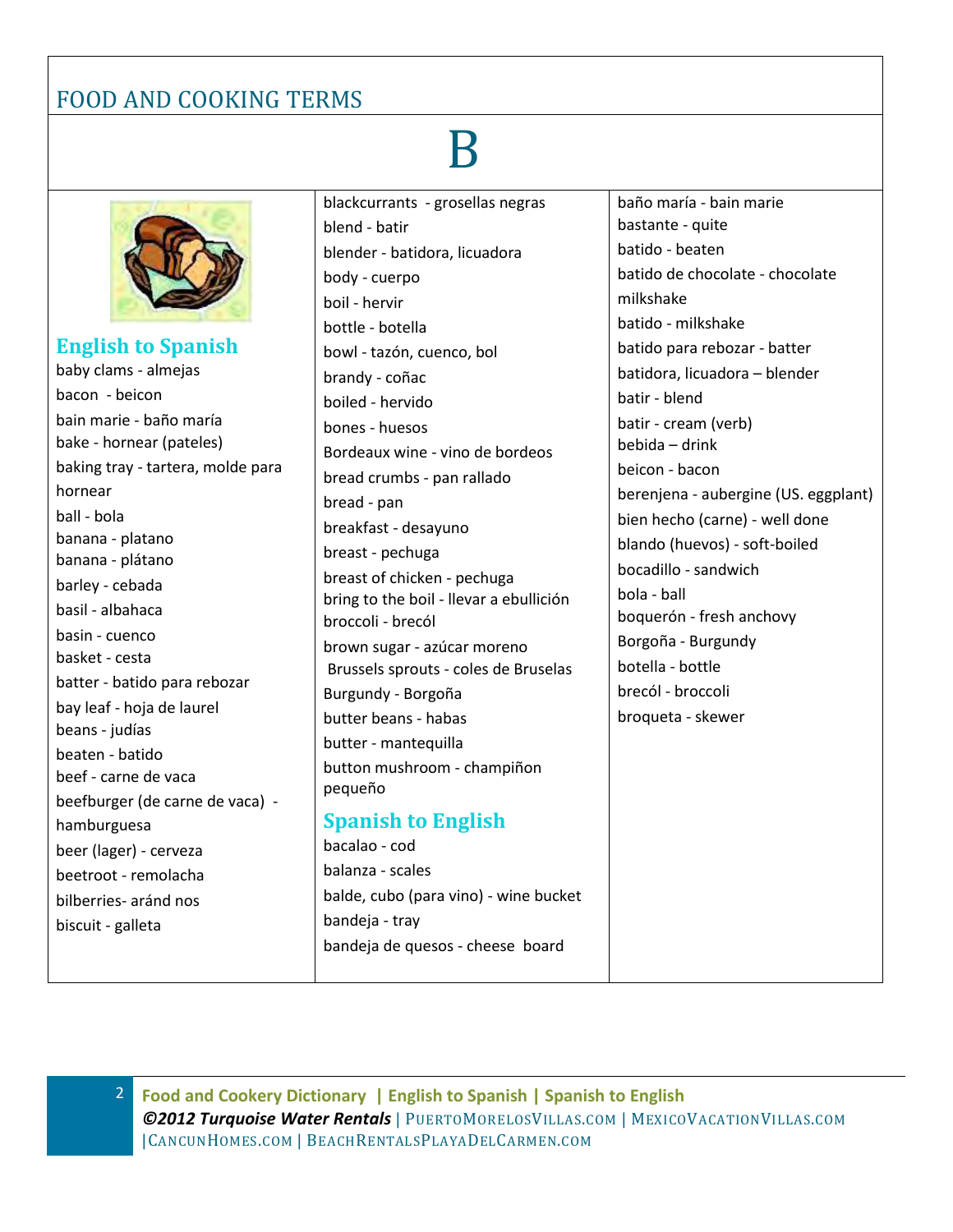# C



**English to Spanish** cabbage - col (f.) cake - pastel cake, gateau (exótica) - torta, tarta calamar - calamar calculate - calcular camomile tea - manzanilla carafe - garrafa carrot - zanahoria castor sugar - azúcar extrafino cauliflower - coliflor caviar - caviar celery - apio cereal - cereales champagne - champán cheese board - bandeja de quesos cheese cake - pastel de queso cheese - queso cheeseburger - hamburguesa con queso cherry - cereza chestnut - castaña chick peas - garbanzos chicken breast - pechuga de pollo chicken - pollo chill - enfriar (vino) chocolate milkshake - batido de chocolate

chop - chuleta chop finely - picar (carne) chopped - picado, cortado cider - sidra cider - cidra clarified butter - mantequilla fundida clean - limpiar clingfilm, clingwrap - plástico para envolver clove of garlic - diente de ajo cocktail shaker - coctelera cocktail - cóctel cocoa - cacao coconut - coco cod - bacalao scales - balanza coffee - café cold meat - fiambres condimentos, spices - especias, container - recipiente cook (to) - cocer cooking (the) - la cocción cool (verb) - enfriar (comida) cool place - sitio frío corkscrew - sacacorchos corn starch – maicena corriander - cilantro corrugated - acanalado courgette - calabacín course, dish - plato (de una comida) cover - tapar cover/line the mould - forrar el molde crab - cangrejo crab - cangrejo cut, chop (con hacha) - cortar

cream (from milk) - nata cream (general) - crema (not from milk) cream (verb) - batir crême caramel - flan (de huevo) cucumber- pepino curdle - cuajarse currant - pasa de Corinto currant - pasa de Corinto

#### **Spanish to English**

caballa - mackerel cacahuete - peanut cacao - cocoa cacito - small saucepan café - coffee café instantanea - instant coffee calabacín - courgette calabaza - pumpkin calamar - calamar calamares - squid calcular - calculate camarón - shrimp cangrejo - crab cangrejo - crab cantidad - quantity, amount capa - layer carne - meat carne de vaca - beef carne picada - mince cascar - shell (eggs) castaña - chestnut caviar - caviar cazo - saucepan cazuela - saucepan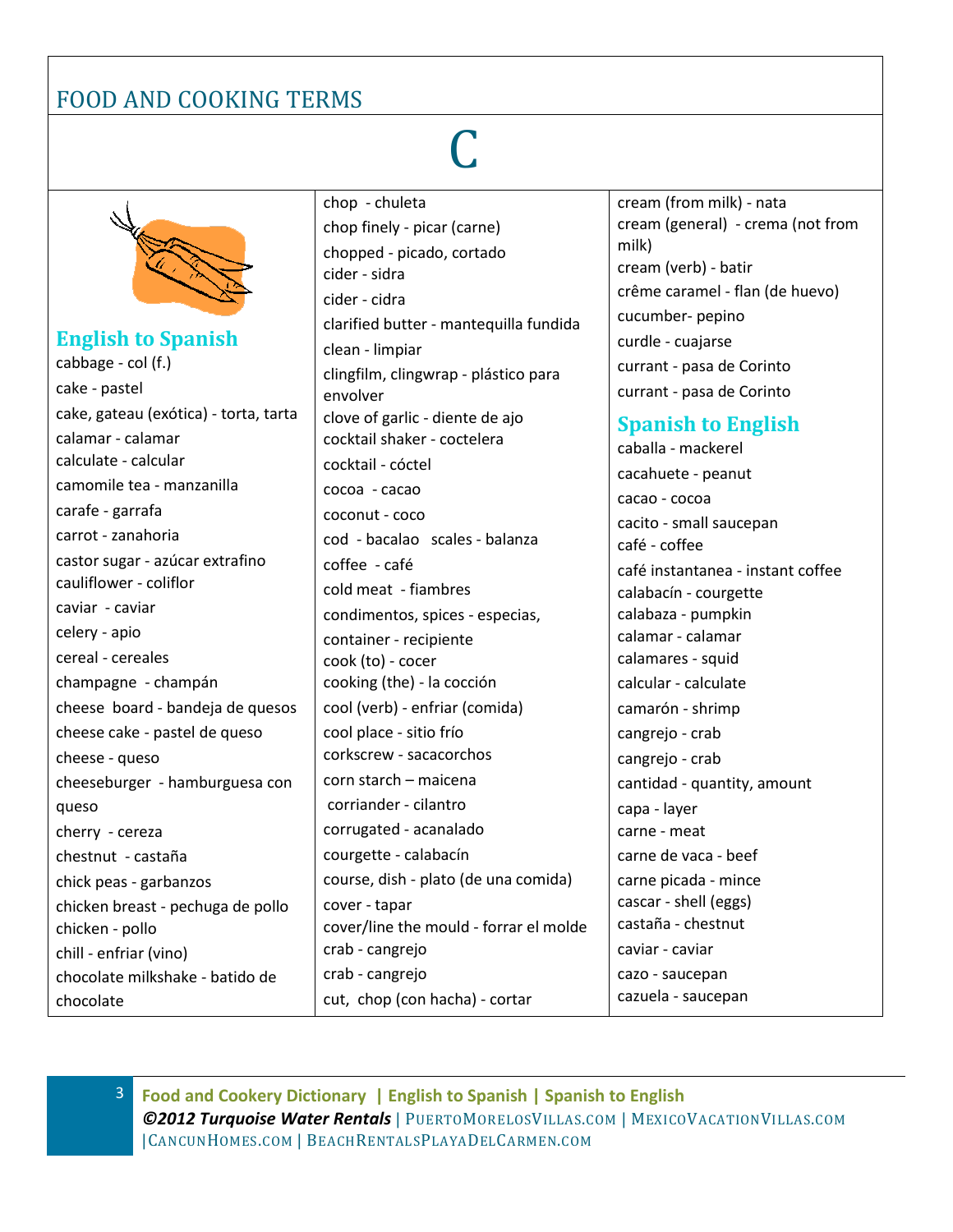# C



**Spanish to English** cebada - barley cebolla - onion cebollinos - chives cena - dinner cerdo - pork cereales - cereal cereza - cherry cerveza - beer (lager) cerveza de barril - draught beer cerveza rubia - lager cesta - basket champán - champagne champiñon pequeño - button mushroom champiñon - mushroom chirivía, pastinaca - parsnip chocolate - drinking chocolate chuleta - chop cidra - cider cilantro - corriander ciruela - plum ciruela pasa - prune clara - shandy clara (huevo) - egg white cocción - cooking (the) cocer - to cook cocer a fuego lento - simmer

cocer al vapor - steam (verb) cóctel - cocktail cocina (cuarto) - kitchen coco - coconut coctelera - cocktail shaker col (f.) - cabbage cola de pescado - fish glue, isinglass cola de pescado - isinglass colador - strainer colar, escurrir – strain coles de Bruselas - Brussels sprouts coliflor - cauliflower comida (alimento) - food comida (plato) - meal con cuidado - gently con...encima - topped with condimento - seasoning conejo - rabbit congelado - frozen congelar - freeze conservar - keep (verb) coñac - brandy cordero - lamb cordero - mutton lamb correr (agua) - run cortado (en loncha) - sliced (verbo) cortar en cuartos - quarter (verbo) cortar - cut, chop (con hacha) cortar en dos - halve corteza variada de fruta - mixed peel corteza de limón - lemon rind/peel corvina - sea bass, croaker crema - cream (general ) cuajarse - curdle

cuarto – quarter cuchara grande (para servir) tablespoon cuchara grande (para servir) - tbsp (tablespoon) cuchara - spoon cuchara de madera - wooden spoon cuchara de postre - dessert spoon cucharada - tablespoonful cucharadita - teaspoonful cucharita - tsp (teaspoon) cucharón - ladle cuchillo - knife cuenco - basin cuenco - pudding basin cuerpo - body cúrcuma - turmeric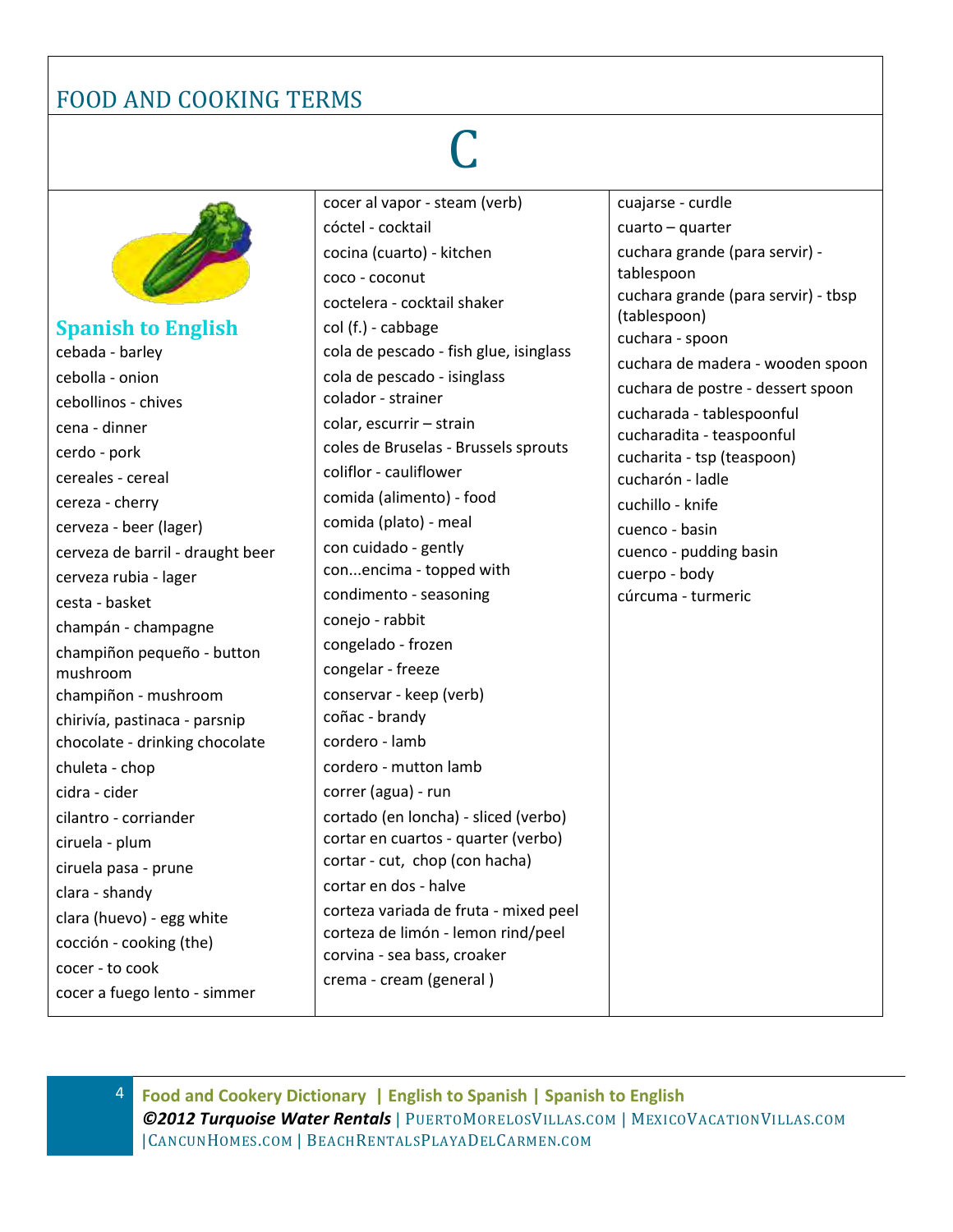D

| <b>English to Spanish</b><br>date - dátil<br>decorate - decorar<br>defreeze - descongelar<br>defrozen - descongelado<br>dessert (US sweet) - postre<br>dessert spoon - cuchara de postre<br>dill - eneldo<br>dinner - cena<br>dissolve, to thin - desleír<br>dorado - dorado (pescado)<br>double cream - nata enriquecida<br>dough - masa (pastelería etc.) | <b>Spanish to English</b><br>drain - escurrir<br>draught beer - cerveza de barril<br>dressing - aliño<br>drink - bebida<br>drinking chocolate - chocolate<br>drinking water - agua potable<br>drumstick - muslo<br>dry sherry - fino (vino)<br>dry - seco (vino etc.)<br>duck - pato<br>dátil - date<br>de una en una - one by one<br>decorar - decorate<br>dejar - leave<br>dejar enfriar - leave to cool | demasiado hecho - overdone<br>derritida - melted<br>derritir - melt<br>desayuno - breakfast<br>descongelado - defrozen<br>descongelar - defreeze<br>desleír - dissolve, to thin<br>desmenuzar, hacer tiras - shred<br>(verb)<br>desmoldar - take out of the mould<br>desperdiciar - waste<br>desprender - give off (juices etc)<br>destapar - uncover<br>Diccionario de recetas españ/ingl<br>diente de ajo - clove of garlic<br>dorado (pescado) - dorado<br>dulce (sabor) - sweet |
|-------------------------------------------------------------------------------------------------------------------------------------------------------------------------------------------------------------------------------------------------------------------------------------------------------------------------------------------------------------|------------------------------------------------------------------------------------------------------------------------------------------------------------------------------------------------------------------------------------------------------------------------------------------------------------------------------------------------------------------------------------------------------------|-------------------------------------------------------------------------------------------------------------------------------------------------------------------------------------------------------------------------------------------------------------------------------------------------------------------------------------------------------------------------------------------------------------------------------------------------------------------------------------|
|-------------------------------------------------------------------------------------------------------------------------------------------------------------------------------------------------------------------------------------------------------------------------------------------------------------------------------------------------------------|------------------------------------------------------------------------------------------------------------------------------------------------------------------------------------------------------------------------------------------------------------------------------------------------------------------------------------------------------------------------------------------------------------|-------------------------------------------------------------------------------------------------------------------------------------------------------------------------------------------------------------------------------------------------------------------------------------------------------------------------------------------------------------------------------------------------------------------------------------------------------------------------------------|

### E

**English to Spanish** egg white - clara (huevo) egg yolk - yema egg - huevo eggplant - berenjena endive - escarola evaporated – evaporado **Spanish to English** empanada - pie engrasar - grease ensalada - salad ensalada individual - side salad entretanto - meanwhile escalope – escalope escarola - endive escurridor - rack escurrir - drain espárragos - asparagus espátula - spatula

en pedacitos – flaked eneldo – dill enfriar (comida) - cool (verb) enfriar (vino) - chill

especias variadas - mixed spice especias, - condimentos, spices espesar - to thicken

espeso - thick espinacas - spinach espolvorear - sprinkle espumoso - frothy, bubbly espumoso (vino) - sparkling estirar con el rodillo - roll out with the rolling pin estofado - stew estofado - ragout estropear - ruin evaporado - evaporated exprimido (fruta) - squeezed extender - spread (out)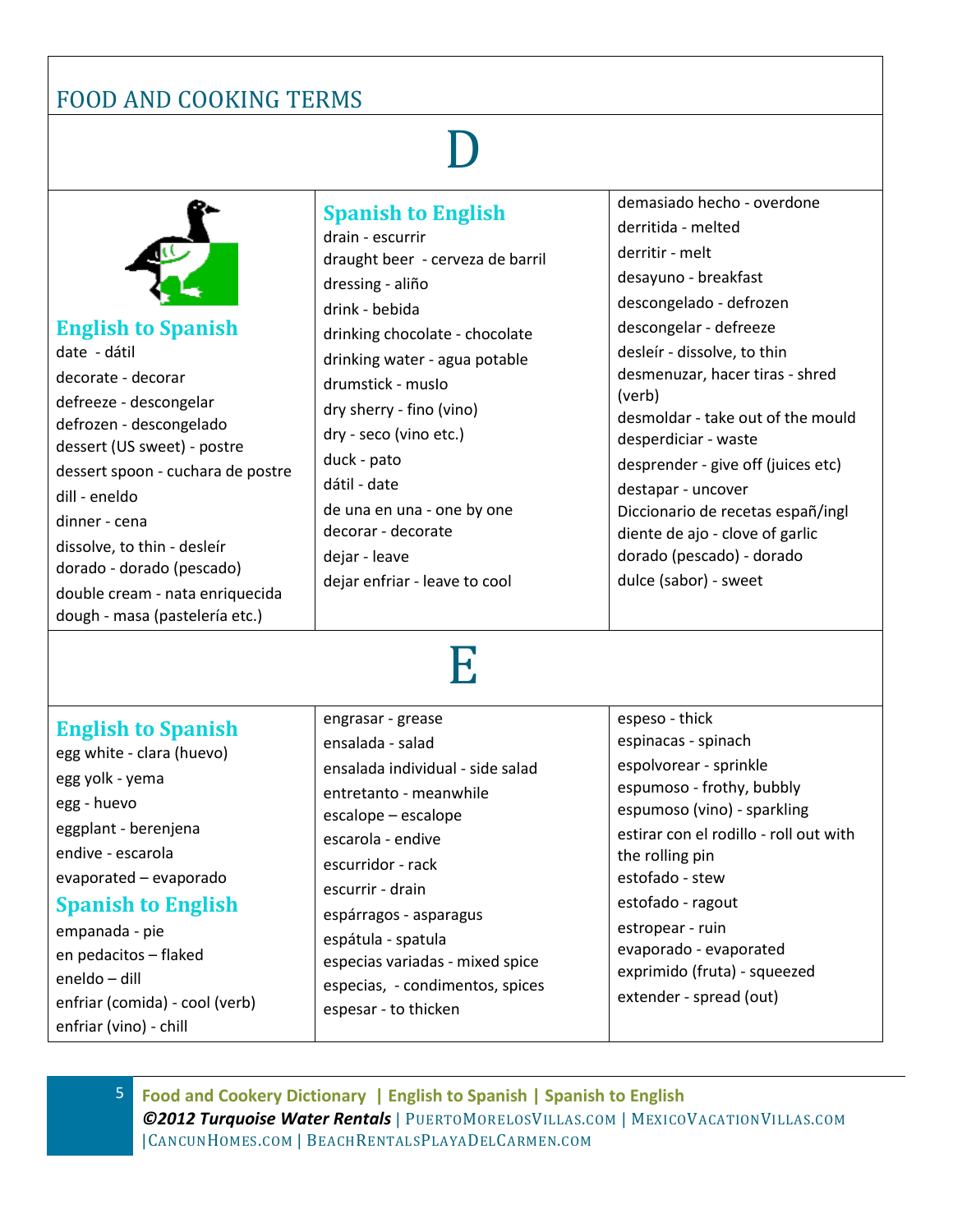gin and tonic - gin-tonic

### F

| <b>English to Spanish</b><br>fat - manteca (de cerdo)<br>fig - higo<br>fillet - filete<br>filling, stuffing (meat)- relleno (sub.)<br>film (surface) - película<br>finely chopped - picado en en<br>trozos finos<br>fingertips - puntas de los dedos<br>fire - fuego<br>fish glue, isinglass - cola de pescado<br>fish - pescado<br>flaked - en pedacitos<br>flour - harina<br>foil- papel aluminio<br>fold - plegar | food - comida (alimento)<br>fork - tenedor<br>freeze - congelar<br>freezer - nevera<br>fresh - fresco<br>fresh anchovy - boquerón<br>fridge - frigorífico<br>froth the egg white - montar las claras<br>frothy, bubbly - espumoso<br>frozen - congelado<br>fruit - fruta<br>fruity - afrutado (vino)<br>fry - freir<br>fry lightly - sofreir<br>frying-pan - sartén<br>ful-bodied - generoso (vino)<br>full - generoso (vino)<br>fungi - setas | <b>Spanish to English</b><br>faisán - pheasant<br>fiambres - cold meat<br>filete - steak<br>filete - fillet<br>fino (vino) - dry sherry<br>fino (no grueso) - thin, fine<br>flan (de huevo) - crême caramel<br>formar una bola - make a ball<br>forrar el molde - line a tin<br>forrar el molde - cover/line the<br>mould<br>frambuesa - raspberry<br>fregar con fuerza - scrub<br>freir - fry<br>fresa - strawberry<br>fresco - fresh<br>frigorífico - fridge<br>fruta - fruit<br>fuego - fire |
|----------------------------------------------------------------------------------------------------------------------------------------------------------------------------------------------------------------------------------------------------------------------------------------------------------------------------------------------------------------------------------------------------------------------|------------------------------------------------------------------------------------------------------------------------------------------------------------------------------------------------------------------------------------------------------------------------------------------------------------------------------------------------------------------------------------------------------------------------------------------------|-------------------------------------------------------------------------------------------------------------------------------------------------------------------------------------------------------------------------------------------------------------------------------------------------------------------------------------------------------------------------------------------------------------------------------------------------------------------------------------------------|
|                                                                                                                                                                                                                                                                                                                                                                                                                      |                                                                                                                                                                                                                                                                                                                                                                                                                                                |                                                                                                                                                                                                                                                                                                                                                                                                                                                                                                 |
| <b>English to Spanish</b><br>garlic - ajo<br>gently - con cuidado                                                                                                                                                                                                                                                                                                                                                    | give off (juices etc) - desprender<br>glass - vaso<br>glazing sugar - azúcar glacé<br>goose - ganso<br>grains - granos<br>gramme - gramo<br>grape - uva<br>grapefruit juice - zumo de pomelo                                                                                                                                                                                                                                                   | grated - rallado<br>grease - engrasar<br>grease - grasa<br>green pepper (veg) - pimiento verde<br>grenadine - granadina<br>grill, grilled (a la p) - plancha<br>grilled - a la parrilla<br>grind (verbo) - moler                                                                                                                                                                                                                                                                                |
| gin - ginebra                                                                                                                                                                                                                                                                                                                                                                                                        | grapefruit - pomelo                                                                                                                                                                                                                                                                                                                                                                                                                            | grooved, corrugated - acanalado                                                                                                                                                                                                                                                                                                                                                                                                                                                                 |

6 **Food and Cookery Dictionary | English to Spanish | Spanish to English** *©2012 Turquoise Water Rentals* | PUERTOM[ORELOS](http://www.puertomorelosvillas.com/)VILLAS.COM | MEXICOVACATIONVILLAS.COM |CANCUNHOMES.COM | BEACHRENTALSPLAYADELCARMEN.COM

ground - molido

grate (verb) - rallar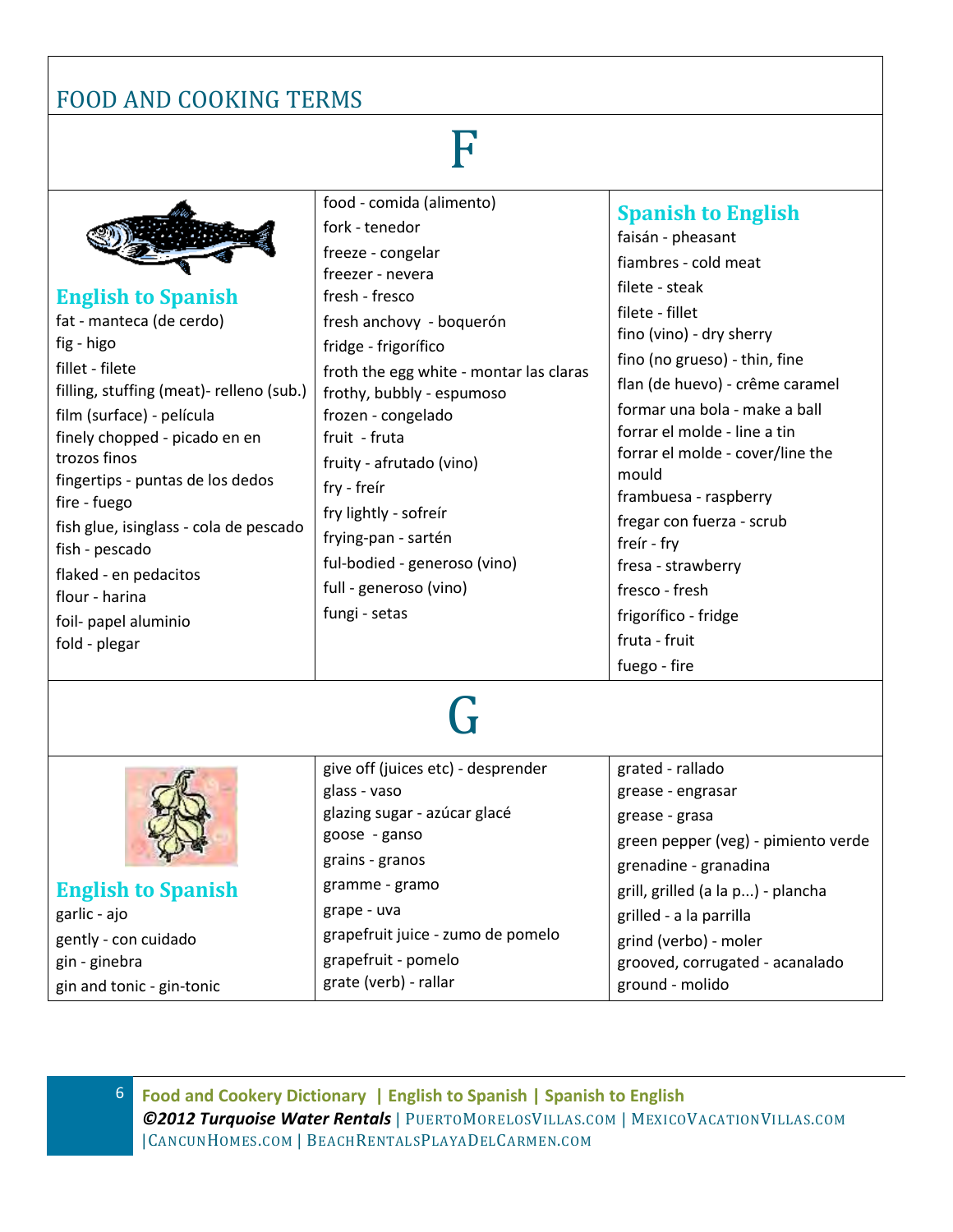### G

| <b>Spanish to English</b><br>galleta - biscuit<br>gamba - prawn<br>gambas - scampi, prawn<br>gambas con gabardina - scampi                                                                              | ganso - goose<br>garbanzos - chick peas<br>garrafa - carafe<br>gaseosa - lemonade<br>generoso (vino) - full-bodied<br>ginebra - gin<br>gin-tonic - gin and tonic<br>girasol - sunflower<br>gramo - gramme<br>granadina - grenadine<br>granos - grains                                                                  | grasa - grease<br>greaseproof paper - papel vegetal<br>grosellas negras - blackcurrants<br>grueso - thick<br>guardar - keep<br>guardar - store (verb)<br>guarnición - trimmings<br>guisantes - peas<br>guiso - stew<br>gustar (sabor) - taste                                              |
|---------------------------------------------------------------------------------------------------------------------------------------------------------------------------------------------------------|------------------------------------------------------------------------------------------------------------------------------------------------------------------------------------------------------------------------------------------------------------------------------------------------------------------------|--------------------------------------------------------------------------------------------------------------------------------------------------------------------------------------------------------------------------------------------------------------------------------------------|
|                                                                                                                                                                                                         |                                                                                                                                                                                                                                                                                                                        |                                                                                                                                                                                                                                                                                            |
| <b>English to Spanish</b><br>haddock - abadejo<br>hake - merluza<br>half - mitad (f.)<br>halve - cortar en dos<br>ham - jamón<br>hamburger - hamburguesa<br>hard - duro<br>hard-boiled egg - huevo duro | herbs - hierbas<br>herring - arenque<br>honey melon - melón<br><b>Spanish to English</b><br>habas - butter beans<br>hacer - make<br>hamburguesa - (de carne de vaca)<br>beefburger<br>hamburguesa - hamburger<br>hamburguesa con queso -<br>cheeseburger<br>harina con levadura - self raising flour<br>harina - flour | hervido - boiled<br>hervir - boil<br>hielo - ice<br>hierbas - herbs<br>higado - liver<br>higo - fig<br>hoja de laurel - bay leaf<br>hornear (pateles) - bake<br>horno - oven<br>huesos - bones<br>huevo - egg<br>huevo al plato - sunny side up (US)<br>huevo duro, pasado al agua - hard- |
| hazelnut - avellana<br>herbal tea- infusión de hierbas                                                                                                                                                  | hasta conseguir - until you get/achieve<br>helado - ice-cream                                                                                                                                                                                                                                                          | boiled<br>humedecer - moisten                                                                                                                                                                                                                                                              |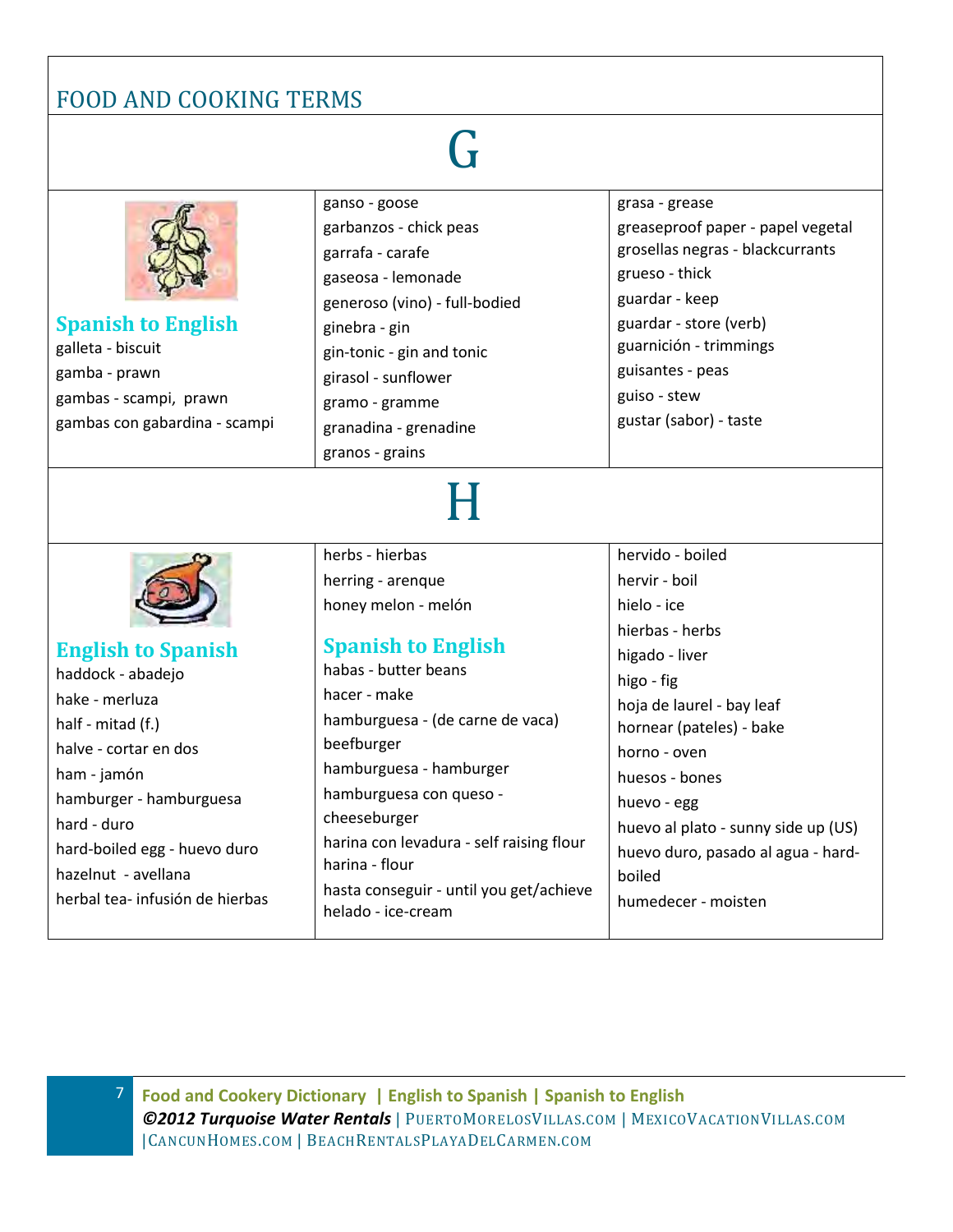| <b>English to Spanish</b><br>ice - hielo<br>ice-cream - helado<br>ingredients - ingredientes<br>instant coffee - café instantanea                                                                                              | <b>Spanish to English</b><br>infusión de hierbas - herbal tea<br>ingredientes - ingredients                                                                                                           |
|--------------------------------------------------------------------------------------------------------------------------------------------------------------------------------------------------------------------------------|-------------------------------------------------------------------------------------------------------------------------------------------------------------------------------------------------------|
|                                                                                                                                                                                                                                |                                                                                                                                                                                                       |
| <b>English to Spanish</b><br>jacket potato - patata al horno (sin<br>pelar)<br>jam, marmalade (naranja) - mermalada<br>jug - jarra<br>juice - zumo<br>juice - jugo<br>juicy - jugoso<br>julienne - juliana                     | <b>Spanish to English</b><br>jamón - ham<br>jarra - jug<br>jerez - sherry<br>jerez - sherry<br>judías - beans<br>judías verdes - runner beans<br>jugo - juice<br>jugoso - juicy<br>juliana - julienne |
|                                                                                                                                                                                                                                |                                                                                                                                                                                                       |
| <b>English to Spanish</b><br>keep (verb) - conservar<br>keep - guardar<br>kidney - riñon<br>kidneys - riñones<br>kilo - kilo<br>kitchen - cocina (cuarto)<br>kiwi fruit - kiwi<br>knead - amasar (pan etc)<br>knife - cuchillo | <b>Spanish to English</b><br>kilo - kilo<br>kiwi - kiwi fruit                                                                                                                                         |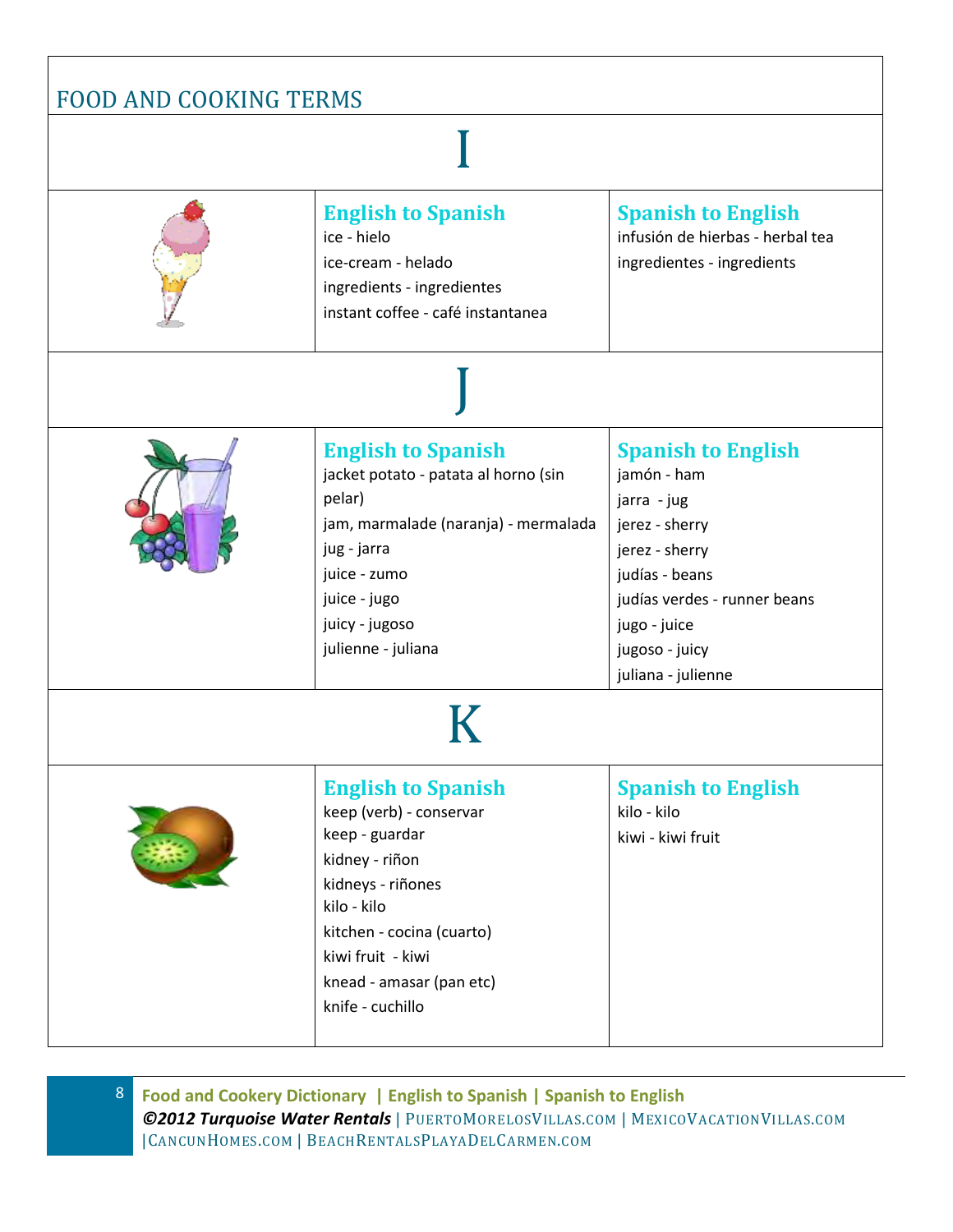### L

|                                    | lentils - lentejas                     | leche desnatada - skimmed milk          |
|------------------------------------|----------------------------------------|-----------------------------------------|
|                                    | lettuce - lechuga                      | lechuga - lettuce                       |
|                                    | level - raso                           | lenguado - sole                         |
|                                    | light - ligero                         | lentejas - lentils                      |
|                                    | lightly - ligeramente                  | libra - pound                           |
| <b>English to Spanish</b>          | lime - lima                            | licor - liqueur                         |
| ladle - cucharón                   | line a tin - forrar el molde           | licor - spirit                          |
| lager - cerveza rubia              | liqueur - licor                        | licores - spirits                       |
| lamb - cordero                     | litre - litro                          | ligeramente - lightly                   |
| lard - lardo                       | liver - higado                         | ligero - light                          |
| layer - capa                       | lobster - langosta                     | lima - lime                             |
| leave - dejar                      | long grain rice - arroz de grano largo | limón - lemon                           |
| leave to cool - dejar enfriar      | lunch - almuerzo                       | limpiar - clean                         |
| leek - puerro                      | <b>Spanish to English</b>              | liso - smooth                           |
| leg - pata                         | langosta - lobster                     | litro - litre                           |
| lemon - limón                      | lardo - lard                           | llevar a ebullición - bring to the boil |
| lemon rind/peel - corteza de limón | leche - milk                           | loncha - slice                          |
| lemonade - gaseosa                 |                                        |                                         |

# M

#### **English to Spanish**

mackerel - caballa make a ball - formar una bola make - hacer make holes in the bottom - pinchar el fondo mandarine - mandarina meal - comida (plato)

meanwhile - entretanto measure - medida measure - medir meat - carne medium rare - a punto (carne) medium low heat - medio bajo medlar - níspero melon - melón melt - derritir melted - derritida menu - menú meringue - merengue milk – leche milkshake - batido

mince - carne picada mineral water - agua mineral mix, blend (emulsionar) - mezclar mixed peel - corteza variada de fruta mixed spice - especias variadas mixture - mezcla (noun) ml (millilitre) - mililitro moisten - humedecer mould (Am. mold) - molde mushroom - champiñon mussels - mejillones mustard - mostaza mutton lamb - cordero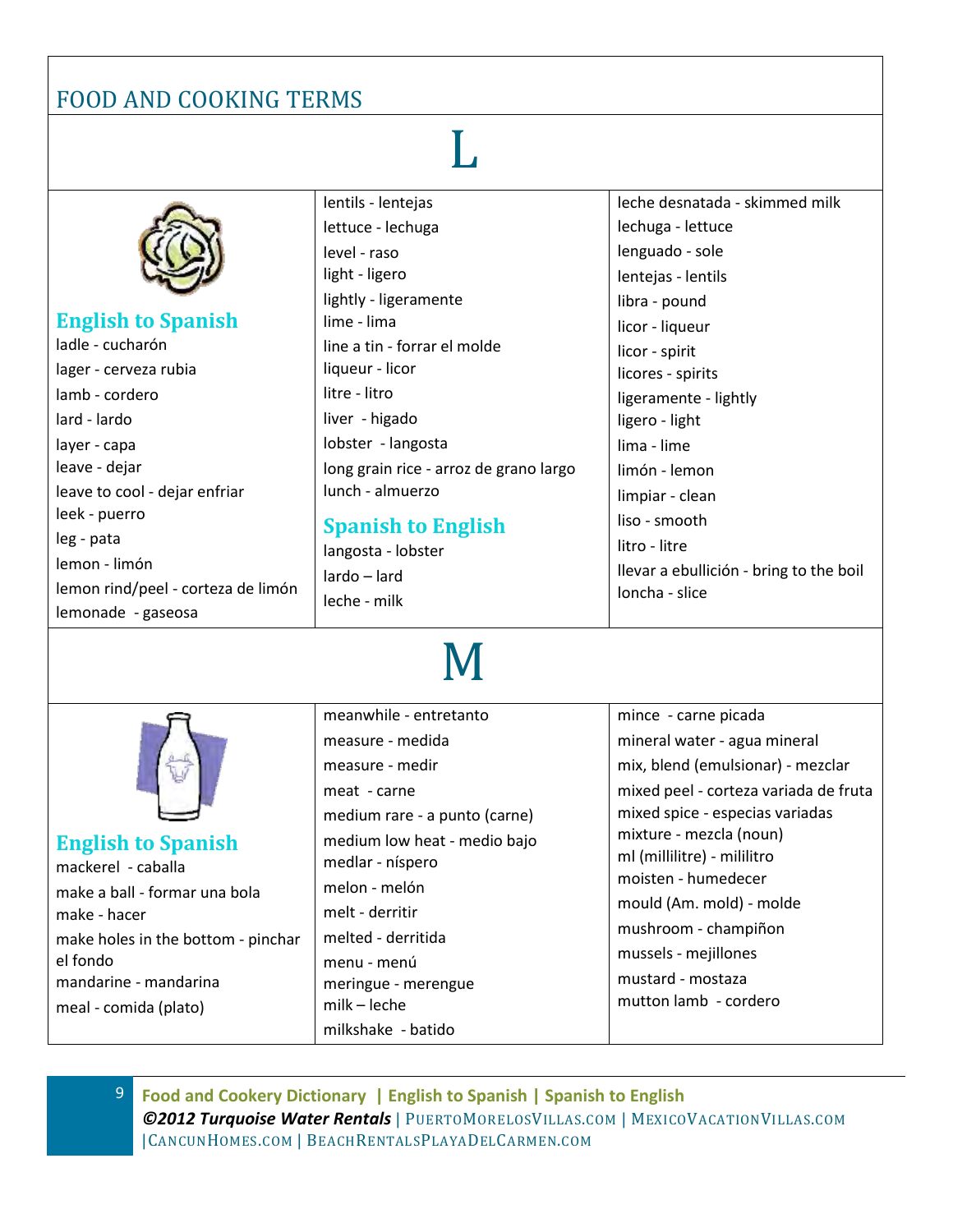M

| <b>Spanish to English</b><br>maicena - cornflour (US. corn<br>starch)<br>mandarina - mandarine<br>manteca (de cerdo) - fat<br>mantequilla - butter<br>mantequilla fundida - clarified<br>butter<br>manzana - apple<br>manzanilla - camomile tea | mariscos - seafood (shellfish)<br>mariscos - shellfish<br>masa (pastelería etc.) - dough<br>medida - measure<br>medio bajo - medium low heat<br>medir - measure<br>mejillones - mussels<br>melocotón - peach<br>melón - melon<br>melón - honey melon<br>membrillo - quince<br>menú - menu<br>merengue - meringue<br>merluza - hake | mermalada - jam, marmalade<br>(naranja)<br>mezcla (noun) - mixture<br>mezclar - mix, blend (emulsionar)<br>mililitro - ml (millilitre)<br>mitad (f.) - half<br>mojado - wet<br>mojar - wet<br>molde - mould (Am. mold)<br>moler - grind (verbo)<br>molido - ground<br>montar las claras - froth the egg<br>white<br>mostaza - mustard<br>mover, remover - stir<br>muslo - drumstick |
|-------------------------------------------------------------------------------------------------------------------------------------------------------------------------------------------------------------------------------------------------|------------------------------------------------------------------------------------------------------------------------------------------------------------------------------------------------------------------------------------------------------------------------------------------------------------------------------------|-------------------------------------------------------------------------------------------------------------------------------------------------------------------------------------------------------------------------------------------------------------------------------------------------------------------------------------------------------------------------------------|
| <b>English to Spanish</b><br>nectarine - nectarina<br>non-alcoholic- sin alcohol<br>(walnut) - nuez<br>nutmeg - nuez moscada                                                                                                                    | <b>Spanish to English</b><br>nabo - turnip<br>naranja - orange<br>nata enriquecida - double cream<br>nata montada - whipped cream<br>nata - cream (from milk)<br>nectarina - nectarine<br>nevar - to froth (egg white)<br>nevera - freezer                                                                                         | níspero - medlar<br>no espumoso (vino, agua) - still<br>nuez - nut (walnut)<br>nuez moscada - nutmeg                                                                                                                                                                                                                                                                                |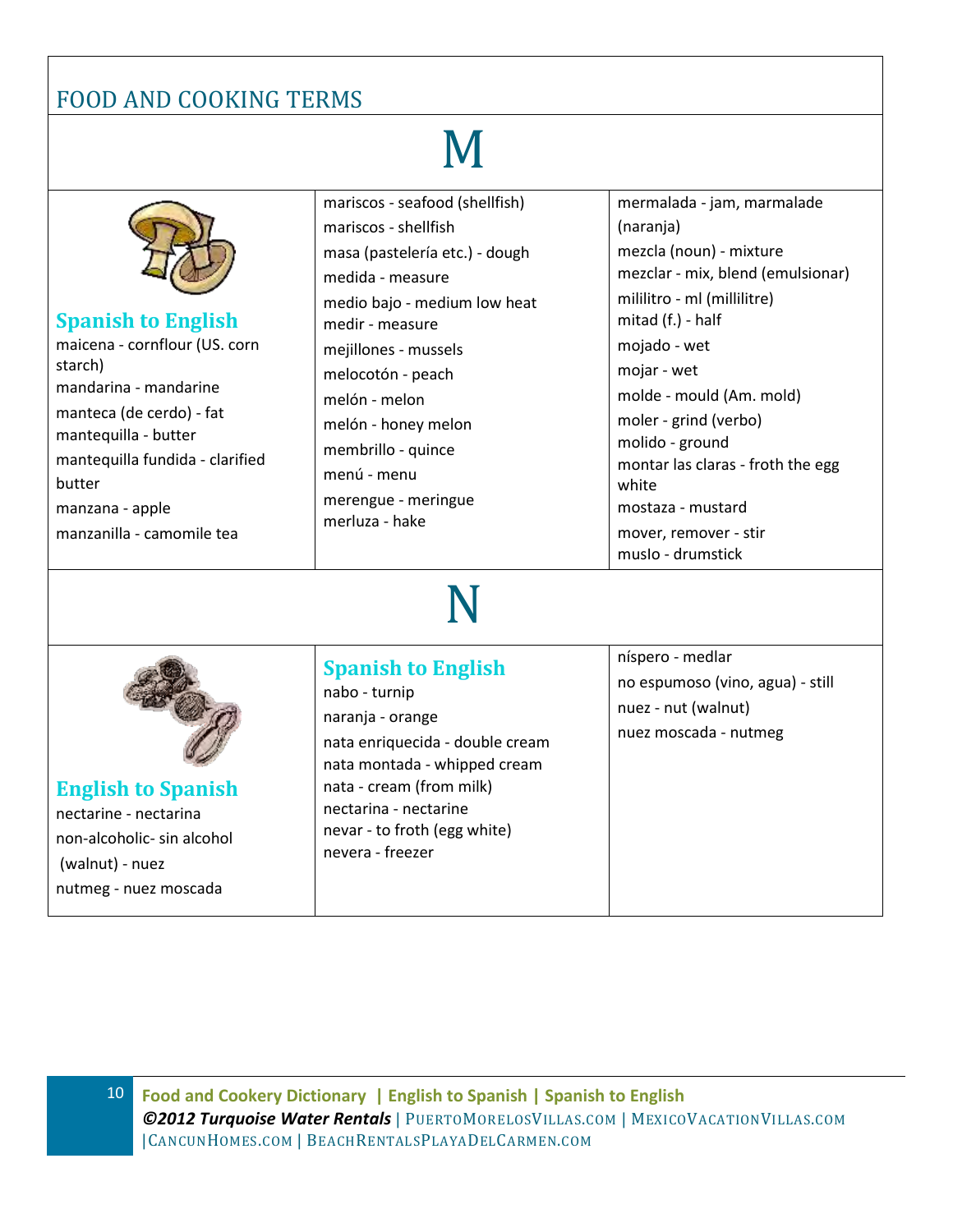# O



#### **English to Spanish** octopus - pulpo oil - aceite olive oil - aceite de oliva

olive - aceituna

on a low heat - a fuego lento one by one - de una en una onion - cebolla orange - naranja orange juice - zumo de naranja ounce - onza oven - horno overdone - demasiado hecho oyster - ostra ounce - onza

#### **Spanish to English**

onza - ounce onza - oz (ounce) oporto - port ostra - oyster

# P

peel - pelar



#### **English to Spanish**

paella - paella parboil - sancochar parsley - perejil parsnip - chirivía, pastinaca parsnip - pastinaca pastries - pastelería pate - paté peach - melocotón peanut - cacahuete pear - pera pear- pera peas - guisantes

pepper (seasoning) - pimienta (sazón) pepper (vegetable) - pimiento per - por (ej. uno por persona) pheasant - faisán pie - empanada pie - pastel (fruit) piece - trozo pineapple - piña pint - pinta (medida) pistachio - pistacho place (verb) - poner, colocar plaice - acedía plate - plato plum - ciruela poach (huevos, pescado) - pasar por agua

pork - cerdo port - oporto potato - patata poultry - aves pound - libra pour - verter pour - verter prawn - gamba prefer - preferir preheat - precalentar prepare - preparar prepared, listo - preparado prune - ciruela pasa pudding basin - cuenco pumpkin - calabaza purée - puré put aside- reservar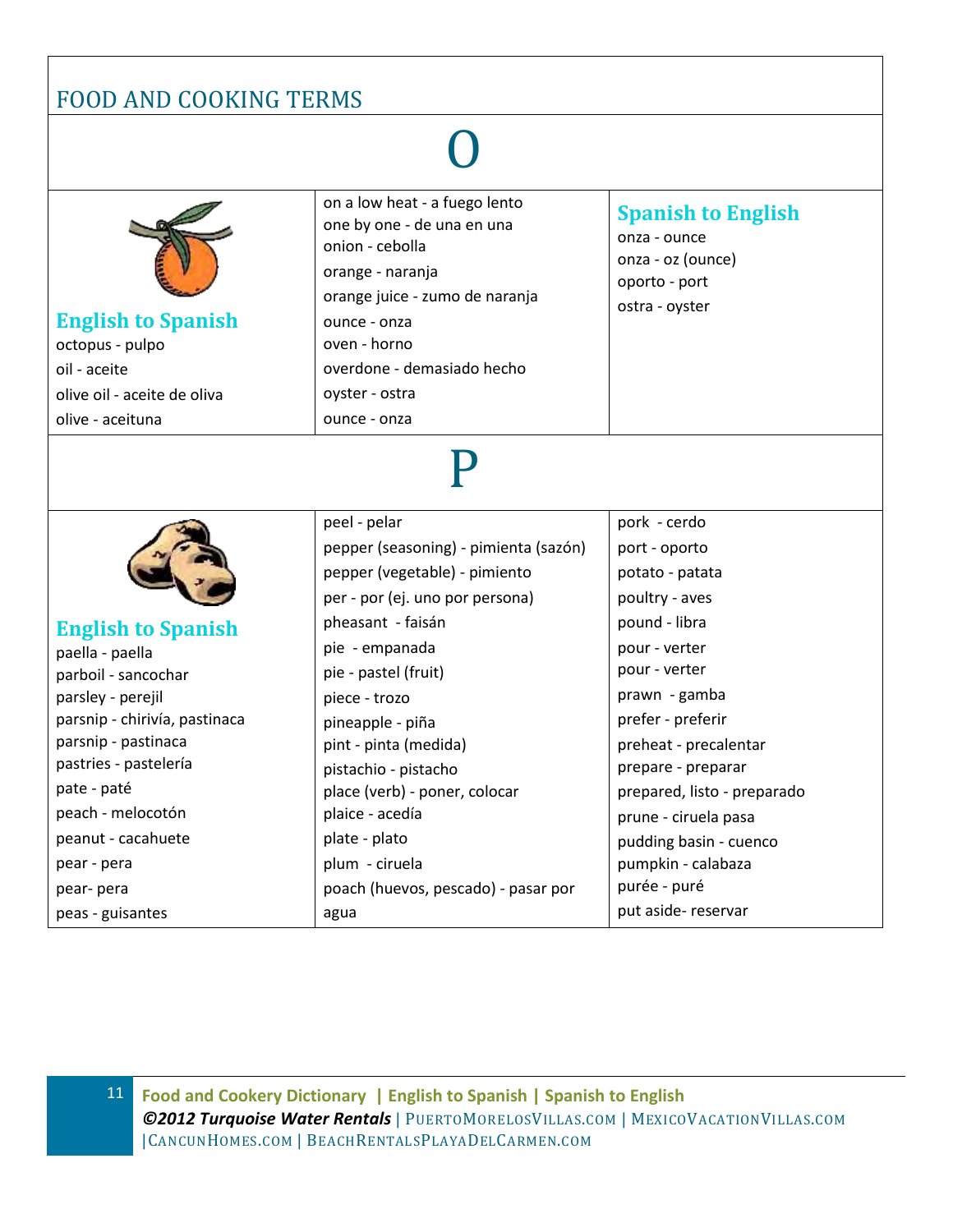# P

**Spanish to English** paella - paella pan - bread pan rallado - bread crumbs panecillo, bollo - roll papel aluminio - foil para 10 personas - serves 10 persons pasa - raisin pasa de Corinto - currant pasa de Esmirna - sultana pasa uva - raisin pasa de Corinto - currant pasado (comida) - stale (pan), bad (carne etc) pasar por agua - poach (huevos, pescado) pastel - cake pastel (fruit) - pie pastel de queso - cheese cake pastelería - pastries pastinaca - parsnip pata - leg patata - potato fries) chopped bottom

patata al horno (sin pelar) - jacket potato patatas fritas - chips (US french paté - pate pato - duck pavo - turkey pechuga - breast pechuga de pollo - chicken breast pechuga - breast of chicken pedacitos small pieces pegar, adherir - stick pelar - peel película - film (surface) pepino - cucumber pera - pear pera - pear perejil - parsley pescado - fish pez espada - swordfish picado en en trozos finos - finely picado, cortado - chopped picante - spicy picar (carne) - chop finely pimienta (sazón) - pepper (seasoning) pimiento - pepper (vegetable) pimiento rojo - red pepper (veg) pimiento verde - green pepper (veg) pinchar el fondo - make holes in the

pinta (medida) - pint piña - pineapple pistacho - pistachio plancha - grill, grilled (a la p...) plástico para envolver - clingfilm, clingwrap platano - banana plátano - banana plato - plate plato (de una comida) - course, dish plegar - fold poco hecho (no suficiente) underdone poco hecho (filete) - rare pollo - chicken pomelo - grapefruit poner, colocar - place (verb) por (ej. uno por persona) - per postre - dessert (US sweet) precalentar - preheat preferir - prefer preparado - prepared, listo preparar - prepare primer plato - starter, (US appetizer) puchero (recipiente) - stockpot puerro - leek pulpo - octopus puntas de los dedos - fingertips puré - purée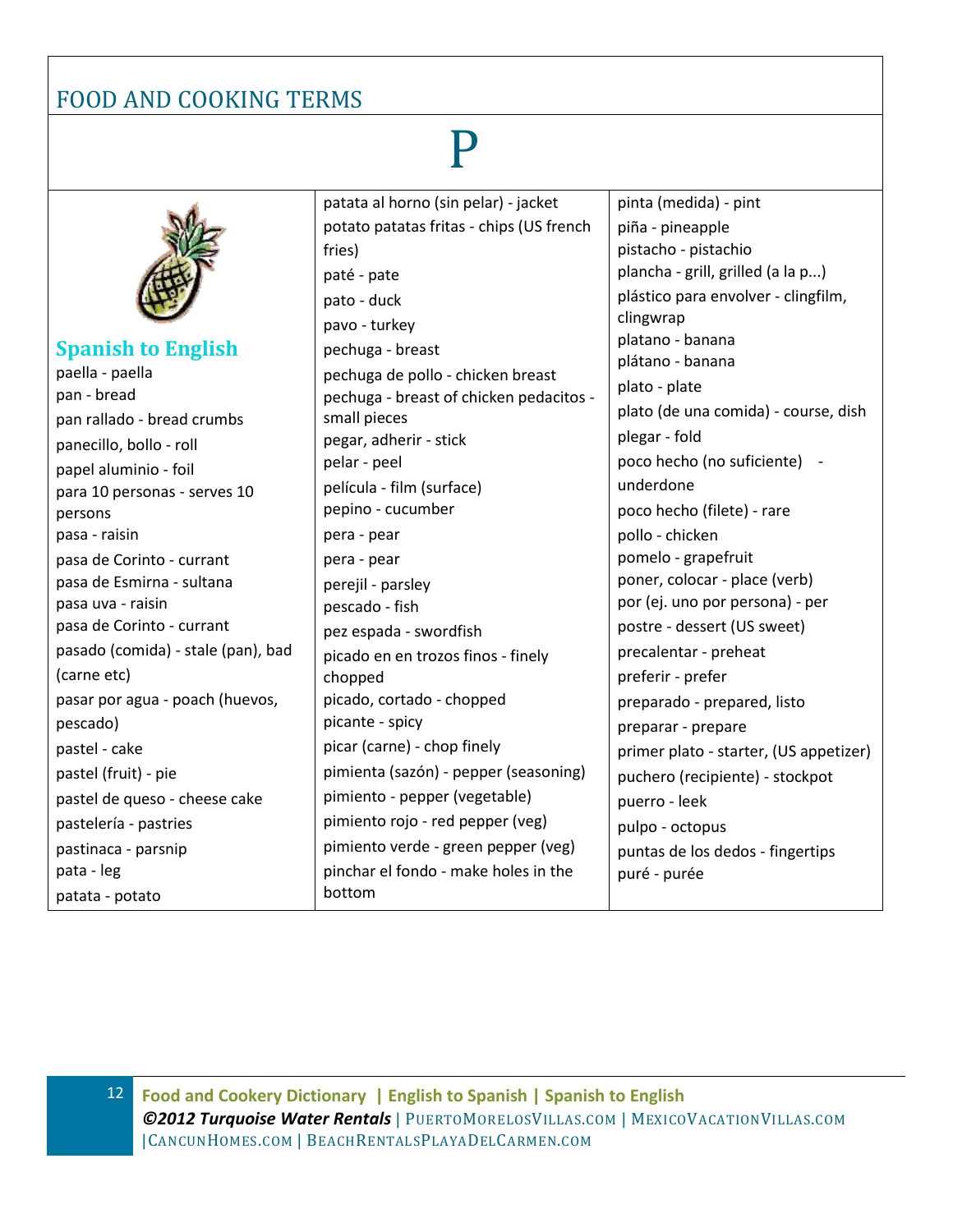| <b>FOOD AND COOKING TERMS</b>                                                                                                                                                                                                                                                                                     |                                                                                                                                                                                                                                                                                                                                                                                                                                       |                                                                                                                                                                                                                                                                                                                                                                                                                                                                                |
|-------------------------------------------------------------------------------------------------------------------------------------------------------------------------------------------------------------------------------------------------------------------------------------------------------------------|---------------------------------------------------------------------------------------------------------------------------------------------------------------------------------------------------------------------------------------------------------------------------------------------------------------------------------------------------------------------------------------------------------------------------------------|--------------------------------------------------------------------------------------------------------------------------------------------------------------------------------------------------------------------------------------------------------------------------------------------------------------------------------------------------------------------------------------------------------------------------------------------------------------------------------|
|                                                                                                                                                                                                                                                                                                                   |                                                                                                                                                                                                                                                                                                                                                                                                                                       |                                                                                                                                                                                                                                                                                                                                                                                                                                                                                |
|                                                                                                                                                                                                                                                                                                                   | <b>English to Spanish</b><br>quantity, amount - cantidad<br>quarter (verbo) - cortar en cuartos<br>quarter - cuarto<br>quince - membrillo<br>quite - bastante                                                                                                                                                                                                                                                                         | <b>Spanish to English</b><br>queso - cheese                                                                                                                                                                                                                                                                                                                                                                                                                                    |
|                                                                                                                                                                                                                                                                                                                   |                                                                                                                                                                                                                                                                                                                                                                                                                                       |                                                                                                                                                                                                                                                                                                                                                                                                                                                                                |
| <b>English to Spanish</b><br>rabbit - conejo<br>rack - escurridor<br>radishe - rábano<br>ragout - estofado<br>raisin - pasa<br>raisin - pasa uva<br>rare - poco hecho (filete)<br>raspberry - frambuesa<br>recipe - receta<br>red mullet - salmonete<br>red wine - vino tinto<br>red pepper (veg) - pimiento rojo | roast - asado<br>roast - asar<br>roll - panecillo, bollo<br>roll out with the rolling pin - estirar con<br>el rodillo<br>rolling pin - rodillo<br>rosé wine - vino rosado<br>rose (wine) - rosado<br>rosemary-romero<br>ruin - estropear<br>$rum - ron$<br>rump steak- solomillo<br>run - correr (agua)<br>runner beans - judías verdes<br><b>Spanish to English</b><br>rábano - radishe<br>rallado - grated<br>rallar - grate (verb) | rebanada - slice<br>receta - recipe<br>recipiente - container<br>refresco - soft drink<br>rellenar - stuff, fill<br>relleno (sub.) - filling, stuffing (meat)<br>relleno (adj.) - stuffed<br>remojar - soak<br>remolacha - beetroot<br>reposar - stand (verb)<br>reservar - put aside<br>retirar del fuego - take off the heat<br>riñon - kidney<br>riñones - kidneys<br>rodaballo - turbot<br>rodillo - rolling pin<br>romero - rosemary<br>ron - rum<br>rosado - rose (wine) |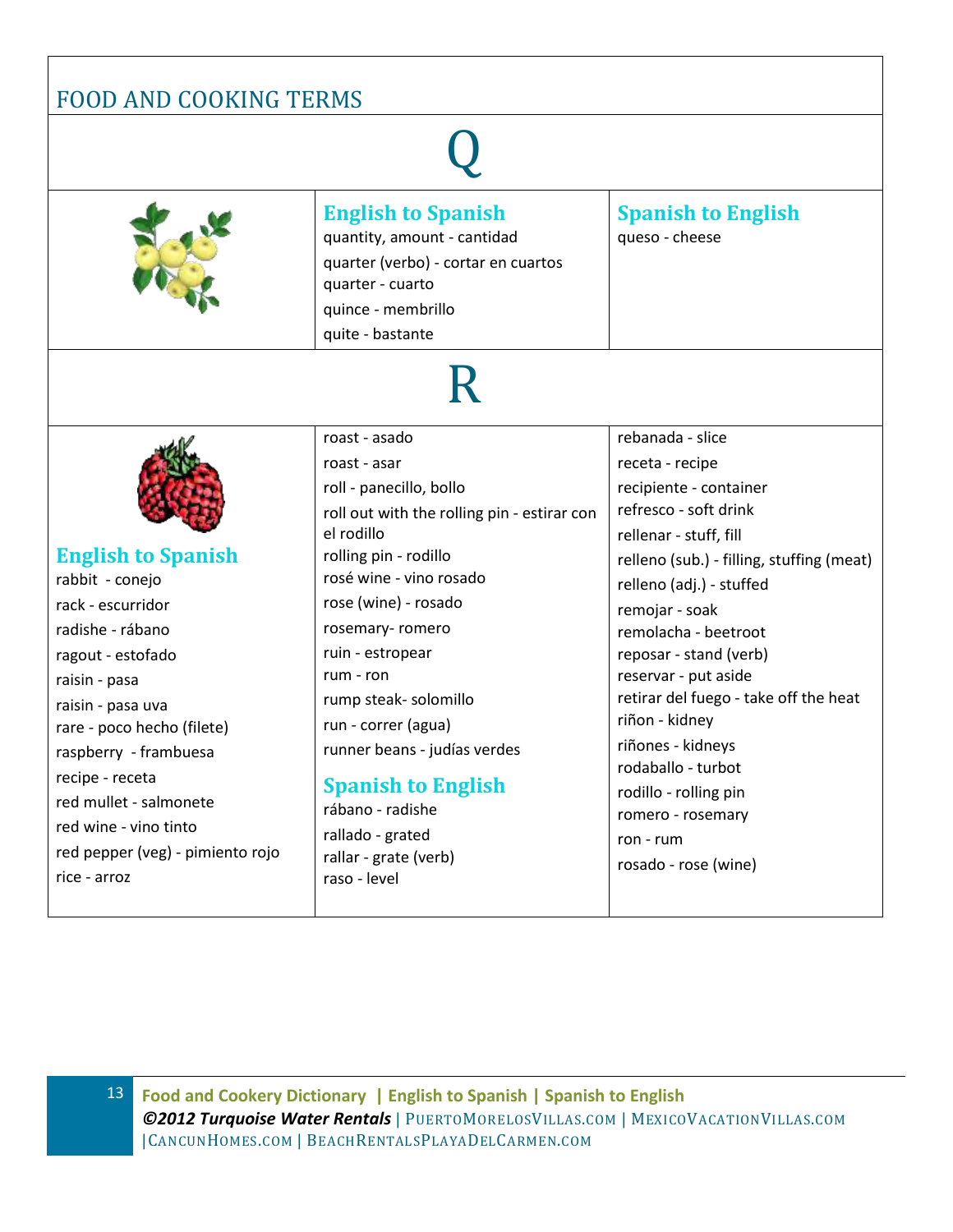# S



#### **English to Spanish**

saffron - azafrán sage - salvia salad - ensalada salami - salchichón salmon - salmón salt - sal (f.) sandwich - bocadillo sardine - sardina sauce - salsa saucepan - cazo saucepan - cazuela sausage - salchicha sauté - saltear scallop - vieira scampi - gambas con gabardina scampi, prawn - gambas scrub - fregar con fuerza sea bass, croaker - corvina sea trout - trucha del mar seafood (shellfish) - mariscos season (to) - saplpimentar seasoning - condimento seeds - semillas self raising flour - harina con levadura serve - servir serves 10 persons - para 10 personas servillete, napkin - servilleta

shake- sacudir shandy - clara shell (eggs) - cascar shellfish - mariscos sherry - jerez short gra n rice - arroz de grano corto shred (verb) - desmenuzar, hacer tiras shrimp - camarón side salad - ensalada individual sieve - tamiz (m.) sieve - tamizar simmer - cocer a fuego lento sirloin steak - solomillo skewer - broqueta skimmed milk - leche desnatada slice - loncha slice - rebanada sliced (verbo) - cortado (en loncha) small pieces - pedacitos small saucepan - cacito smoked - ahumado smooth - liso soak - remojar soda - soda soft drink- refresco soft-boiled - blando (huevos) soften - ablandar sole - lenguado sour, bitter - agrio sparkling - espumoso (vino) sparkling mineral water - agua con gas spatula - espátula spicy - picante spinach – espinacas spirit - licor spirits - licores

spoon - cuchara spread (out) - extender sprinkle - espolvorear sprinkle - salpicar squash (fruit juice) - zumo squeezed - exprimido (fruta) squid - calamares stale (pan), bad (carne etc) - pasado (comida) stand (verb) - reposar starter, (US appetizer) - primer plato steak - filete steam (verb) - cocer al vapor stew - estofado stew - guiso stick - pegar, adherir still - no espumoso (vino, agua) still mineral water - agua sin gas stir - mover, remover stockpot - puchero (recipiente) store (verb) - guardar strain - colar, escurrir strainer - colador strawberry - fresa strips- tiras stuff, fill- rellenar stuffed- relleno (adj.) suet - sebo sugar - azúcar sultana - pasa de Esmirna sunflower - girasol sunny side up (US) - huevo al plato sweet - dulce (sabor) swordfish - pez espada syrup - almíbar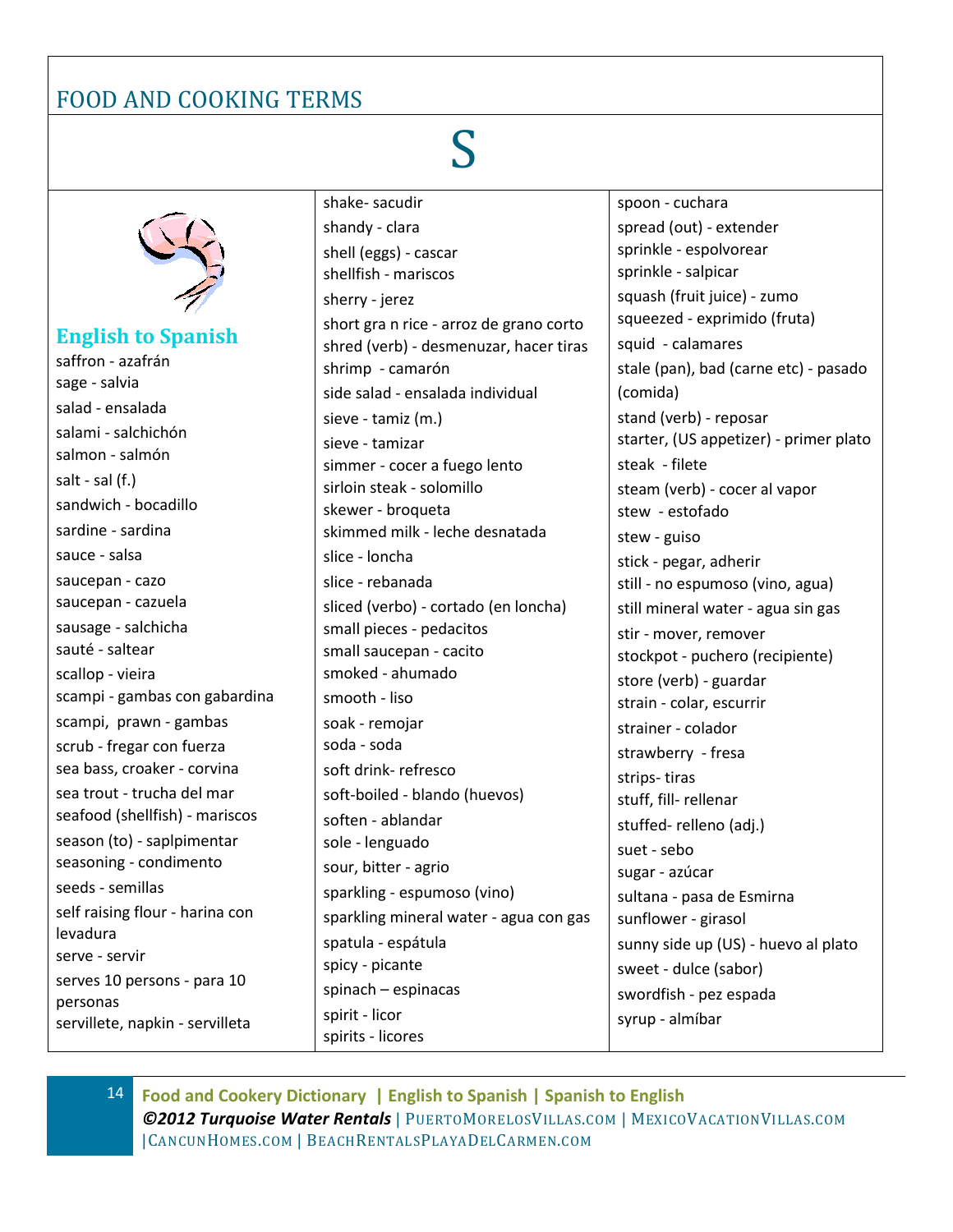# S



semillas - seeds servilleta - servillete, napkin servir - serve setas - fungi sidra - cider sin alcohol - non-alcoholic sitio frío - cool place soda - soda sofreír - lightly fry solomillo - sirloin steak solomillo - rump steak surtido (sub.) - assortment, variety surtido (adj.) - assorted

# T



**English to Spanish** tablespoon - cuchara grande (para servir) tablespoonful - cucharada take off the heat - retirar del fuego take out - sacar take out of the mould - desmoldar taste - gustar (sabor) tasty - sabroso tbsp (tablespoon) - cuchara grande (para servir)

tea - té teaspoonful - cucharadita temperature - temperatura tender- tierno thick - espeso thick - grueso thicken (to) - espesar thin, fine - fino (no grueso) throw away - tirar (a la basura) thyme - tomillo time to settle - tiempo de reposo to froth (egg white) - nevar to hollow - abombar to thicken - adquirir cuerpo toast - tostada (pan) toast - tostar toasted - tostado

tomato - tomate tomato juice - zumo de tomate tonic - tónica tonic water - tónica tonic - gin topped with - con...encima tray - bandeja tremble - temblar trimmings - guarnición trout - trucha trout - trucha tsp (teaspoon) - cucharita tuna - atún turbot - rodaballo turkey - pavo turmeric - cúrcuma turnip - nabo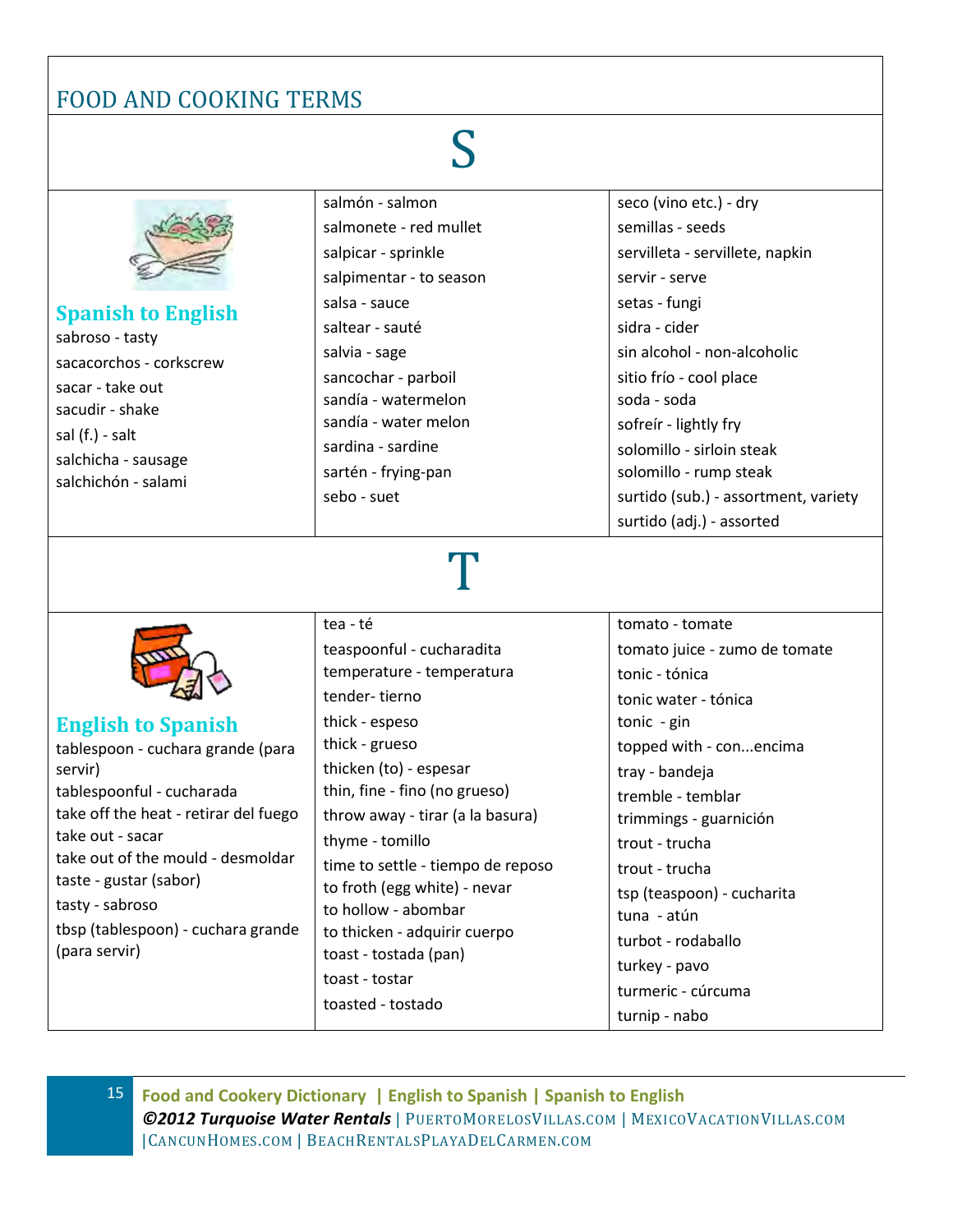### T

|                               | temblar - tremble                      | torta de chocolate - chocolate        |
|-------------------------------|----------------------------------------|---------------------------------------|
|                               | temperatura - temperature              | gateau                                |
|                               | templado - warm                        | torta, tarta - cake, gateau (exótica) |
|                               | tenedor - fork                         | tostada (pan) - toast                 |
|                               | ternera - veal                         | tostado - toasted                     |
| <b>Spanish to English</b>     | tiempo de reposo - time to settle      | tostar - toast                        |
| tamiz (m.) - sieve            | tierno - tender                        | trabajar la harina - work (rub) the   |
| tamizar - sieve               | tirar (a la basura) - throw away       | flour                                 |
| tapar - cover                 | tiras - strips                         | trigo - wheat                         |
| tartera, molde para hornear - | tomate - tomato                        | trozo - piece                         |
| baking tray                   | tomillo - thyme                        | trucha - trout                        |
| tazón, cuenco, bol - bowl     | tónica - tonic water                   | trucha del mar - sea trout            |
| té - tea                      | tónica - tonic                         | trucha - trout                        |
|                               |                                        |                                       |
|                               |                                        |                                       |
|                               |                                        |                                       |
|                               |                                        |                                       |
|                               | <b>English to Spanish</b>              | <b>Spanish to English</b>             |
|                               | uncover - destapar                     | uva - grape                           |
|                               | underdone - poco hecho (no suficiente) |                                       |
|                               | until it froths - a punto de nieve     |                                       |
|                               |                                        |                                       |
|                               |                                        |                                       |
|                               |                                        |                                       |
|                               | vermouth - vermut                      | verduras - vegetables                 |
|                               |                                        |                                       |
|                               | vinegar - vinagre                      | vermut - vermouth                     |
|                               |                                        | verter - pour                         |
|                               | vinegary - avinagrado                  | vieira - scallop                      |
| <b>Card and</b>               | vodka - vodka                          | vinagre - vinegar                     |
| <b>English to Spanish</b>     | <b>Spanish to English</b>              | vino - wine                           |
| vanilla - vainilla            | vainilla - vanilla                     | vino blanco - white wine              |
| variety - variedad            | variedad - variety                     | vino de bordeos - Bordeaux wine       |
| veal - ternera                | vaso - glass                           | vino rosado - rosé wine               |
| vegetables - verduras         | vegetariano /a estricto /a - vegan     | vino tinto - red wine                 |
| vegetarian - vegetariano /a   | vegetariano /a - vegetarian            | vodka - vodka                         |